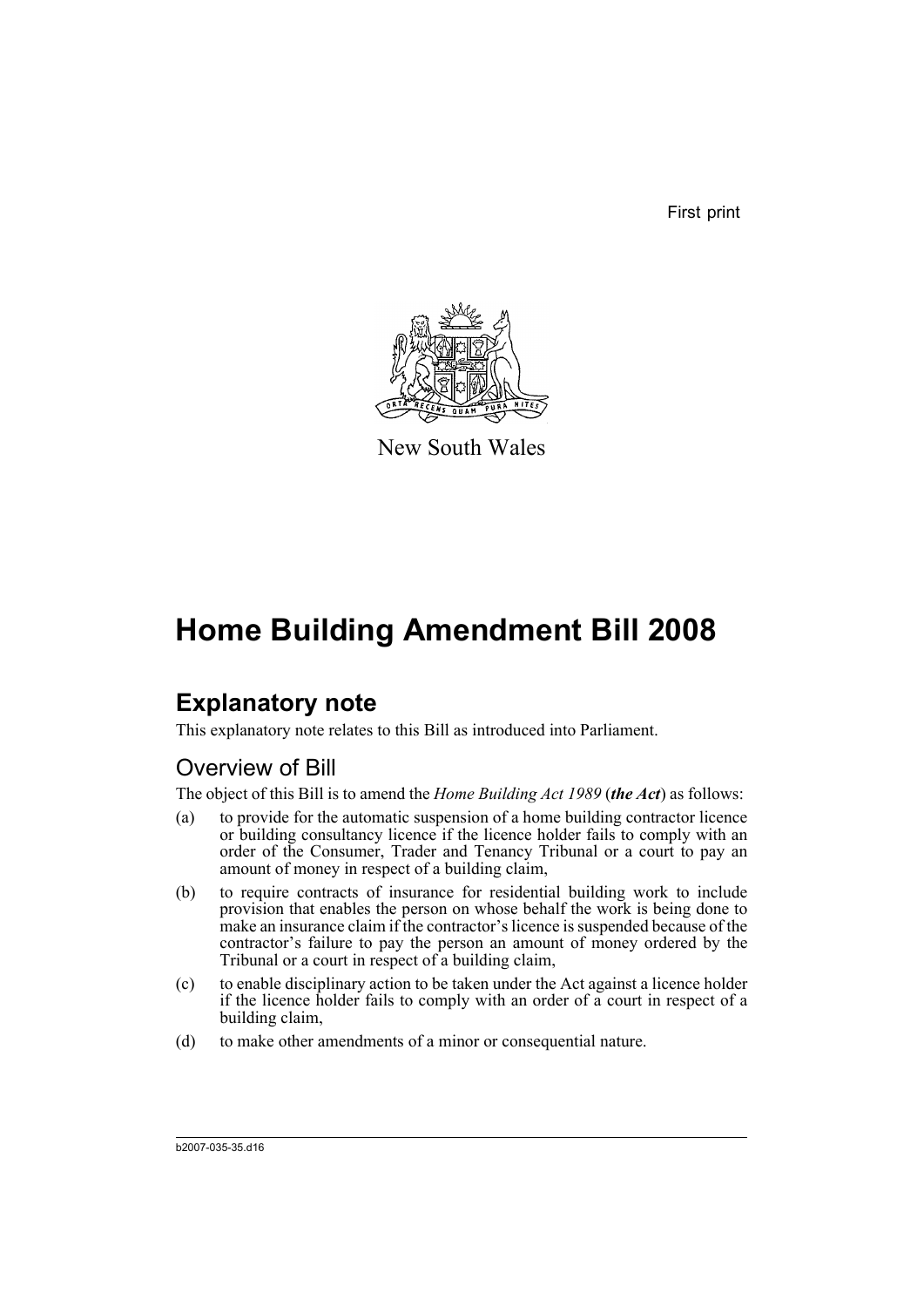Explanatory note

### Outline of provisions

**Clause 1** sets out the name (also called the short title) of the proposed Act.

**Clause 2** provides for the commencement of the proposed Act on 1 April 2009.

**Clause 3** is a formal provision that gives effect to the amendments to the *Home Building Act 1989* set out in Schedule 1.

**Clause 4** provides for the repeal of the proposed Act after the amendments made by the proposed Act have commenced. Once the amendments have commenced the proposed Act will be spent and section 30 of the *Interpretation Act 1987* provides that the repeal of an amending Act does not affect the amendments made by that Act.

## **Schedule 1 Amendments**

At present, section 18E (2) of the Act ensures that a person who has, in proceedings, enforced a statutory warranty under Part 2C of the Act in relation to a particular deficiency in work is not prevented from enforcing the same warranty in subsequent proceedings for a deficiency of a different kind in the work. **Schedule 1 [1]** makes it clear that the fact that the warranty is enforced otherwise than in proceedings (eg by means of an out of court settlement) does not prevent the subsequent enforcement of the warranty for a deficiency of a different kind in the work.

**Schedule 1 [2]** provides for the automatic suspension of a contractor licence or building consultancy licence if the licence holder fails to comply with an order of the Tribunal or a court to pay an amount of money in respect of a building claim under Part 3A of the Act. The suspension takes effect 28 days after the date on which the money is due to be paid (unless the decision of the Tribunal or court is stayed pending an appeal). The Commissioner for Fair Trading (referred to as the Director-General in the Act) may also defer the operation of the suspension.

**Schedule 1 [3]** requires the holder of a contractor licence or building consultancy licence to notify the Commissioner for Fair Trading if a court orders the licence holder to pay an amount of money in respect of a building claim. The Act already provides for the Director-General to be informed of any order made by the Tribunal in respect of a building claim.

**Schedule 1 [4]** enables disciplinary action to be taken against a licence holder if the licence holder fails to comply with an order of a court in respect of a building claim. At present, non-compliance with an order of the Tribunal is a ground for taking disciplinary action against a licence holder.

**Schedule 1 [5]** provides that a contract of insurance in relation to residential building work must enable the person on whose behalf the work is being done (and the person's successors in title) to make an insurance claim if the contractor's licence is suspended because of non-compliance with an order of the Tribunal or a court to pay an amount of money in respect of a building claim. The insurer will only be required to accept liability for such an insurance claim if the contractor has been ordered by the Tribunal or a court to pay the beneficiary an amount of money in respect of a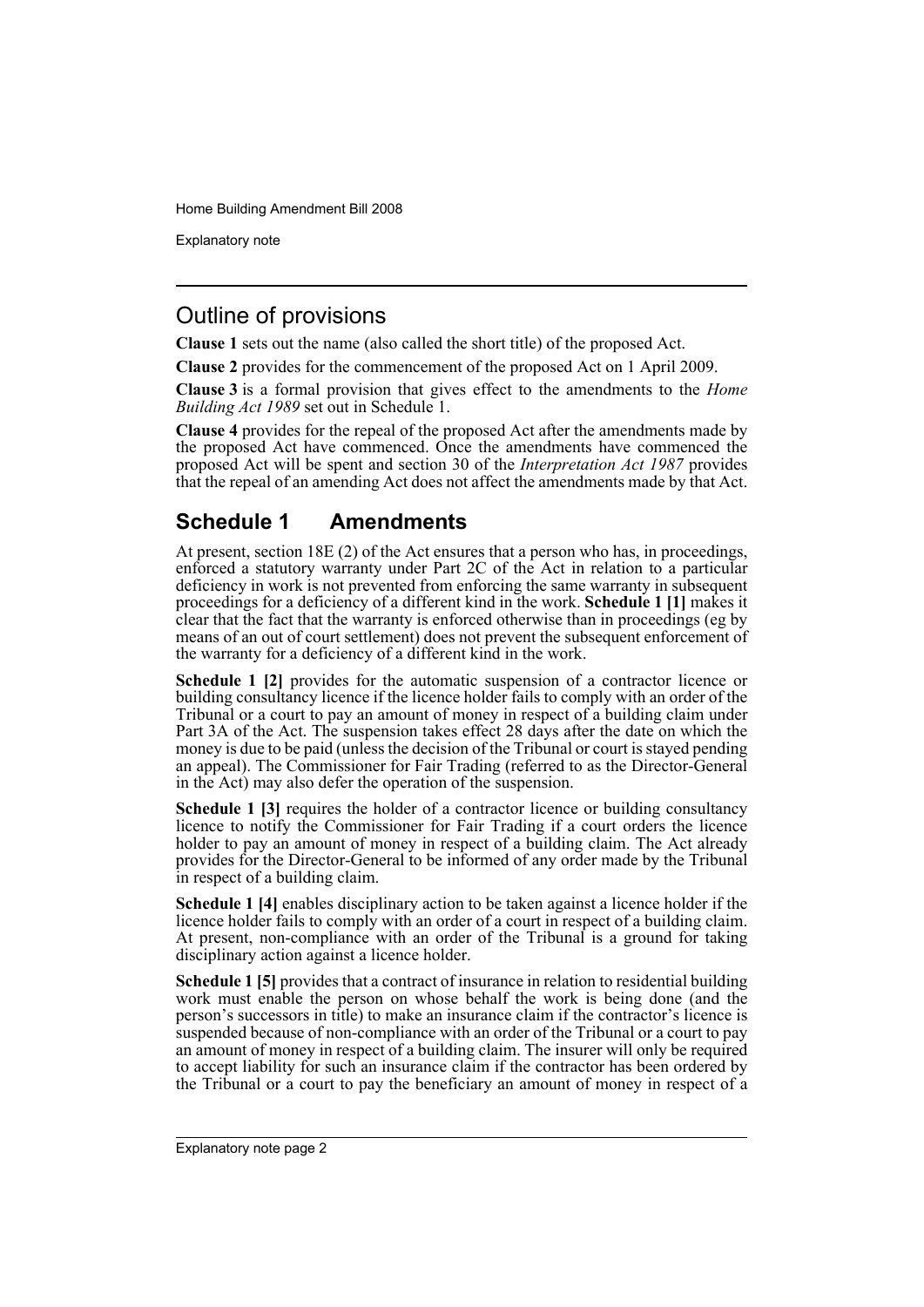Explanatory note

building claim and the contractor has failed to comply with the order. The insurer will be entitled to recover from the contractor the amount the insurer pays under the insurance claim. Alternatively, if the contractor subsequently complies with the money order or completes the residential building work, the insurer will be entitled to recover from the beneficiary the amount the insurer has paid under the insurance claim.

**Schedule 1 [6]** enables the register of licence particulars maintained by the Commissioner for Fair Trading under the Act to include particulars of any instance of non-compliance with a court order in relation to a building claim.

**Schedule 1 [7]** enables regulations of a savings or transitional nature to be made as a consequence of the enactment of the proposed Act.

**Schedule 1 [8]** contains transitional provisions that are consequential on the enactment of the proposed Act.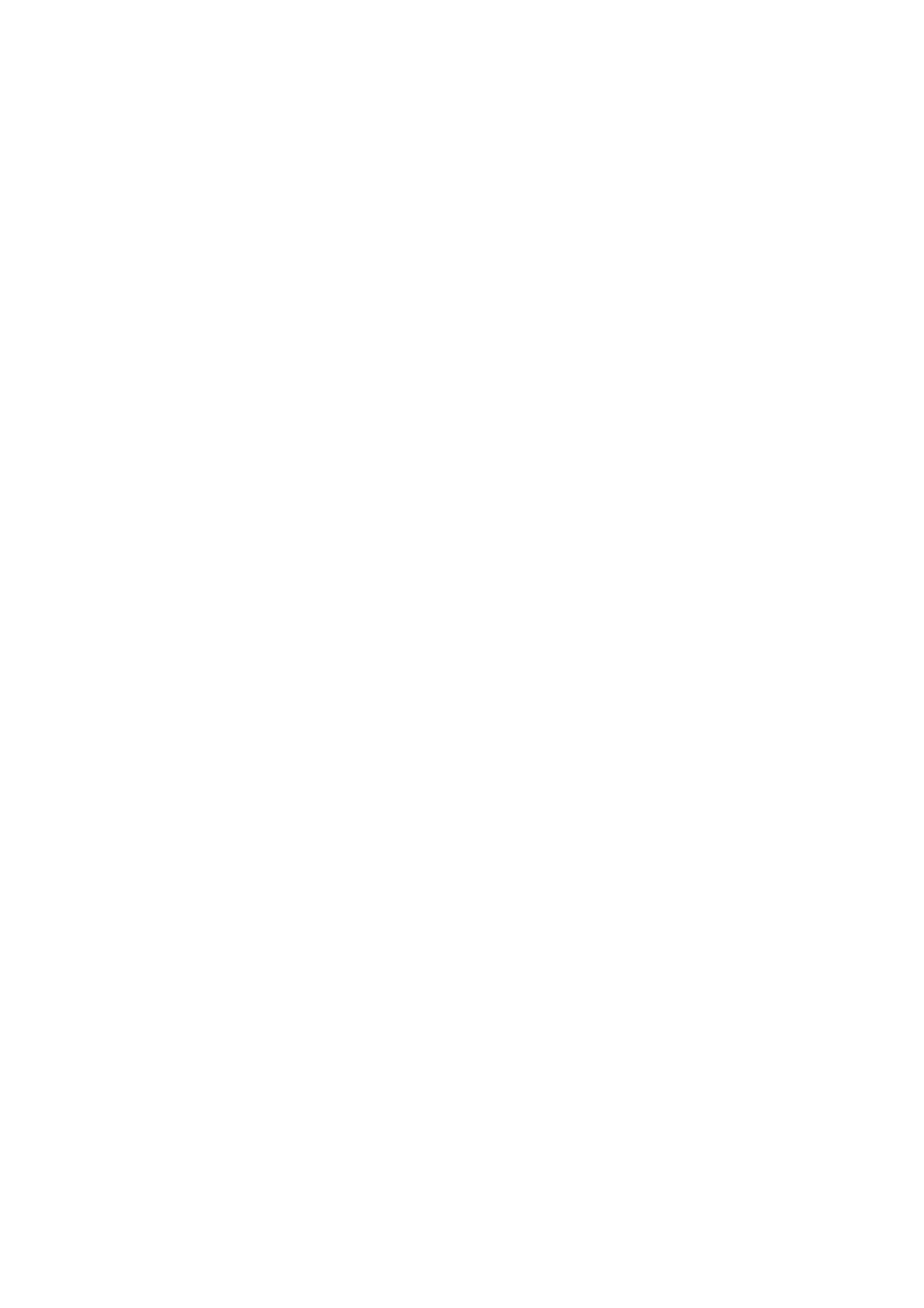First print



New South Wales

# **Home Building Amendment Bill 2008**

## **Contents**

|   |                                            | Page |
|---|--------------------------------------------|------|
|   | Name of Act                                |      |
|   | Commencement                               |      |
| 3 | Amendment of Home Building Act 1989 No 147 |      |
| 4 | Repeal of Act                              | 2    |
|   | Schedule 1 Amendments                      |      |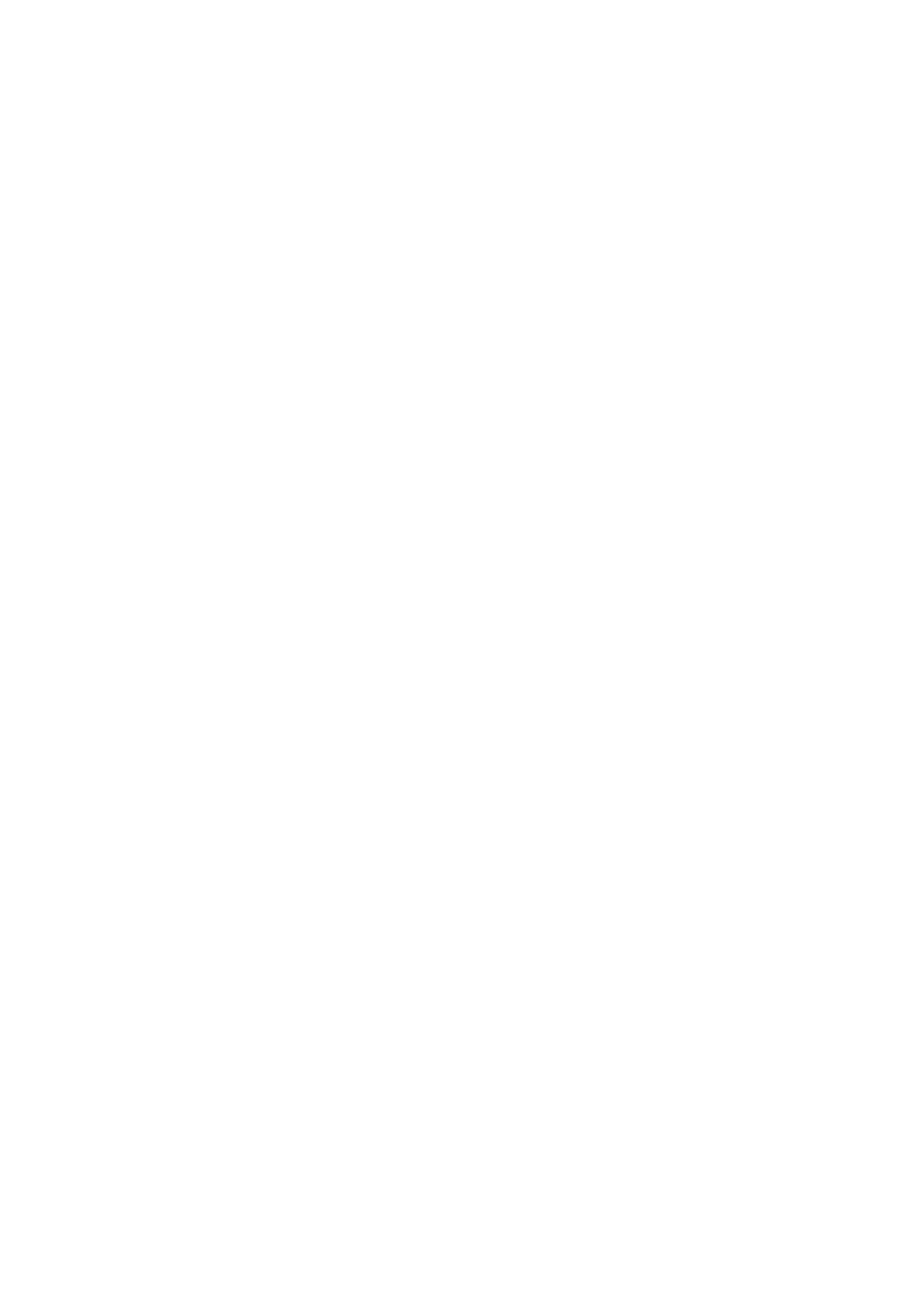

New South Wales

## **Home Building Amendment Bill 2008**

No , 2008

### **A Bill for**

An Act to amend the *Home Building Act 1989* to make further provision with respect to the suspension of building licences, the taking of disciplinary action and the requirements for home warranty insurance.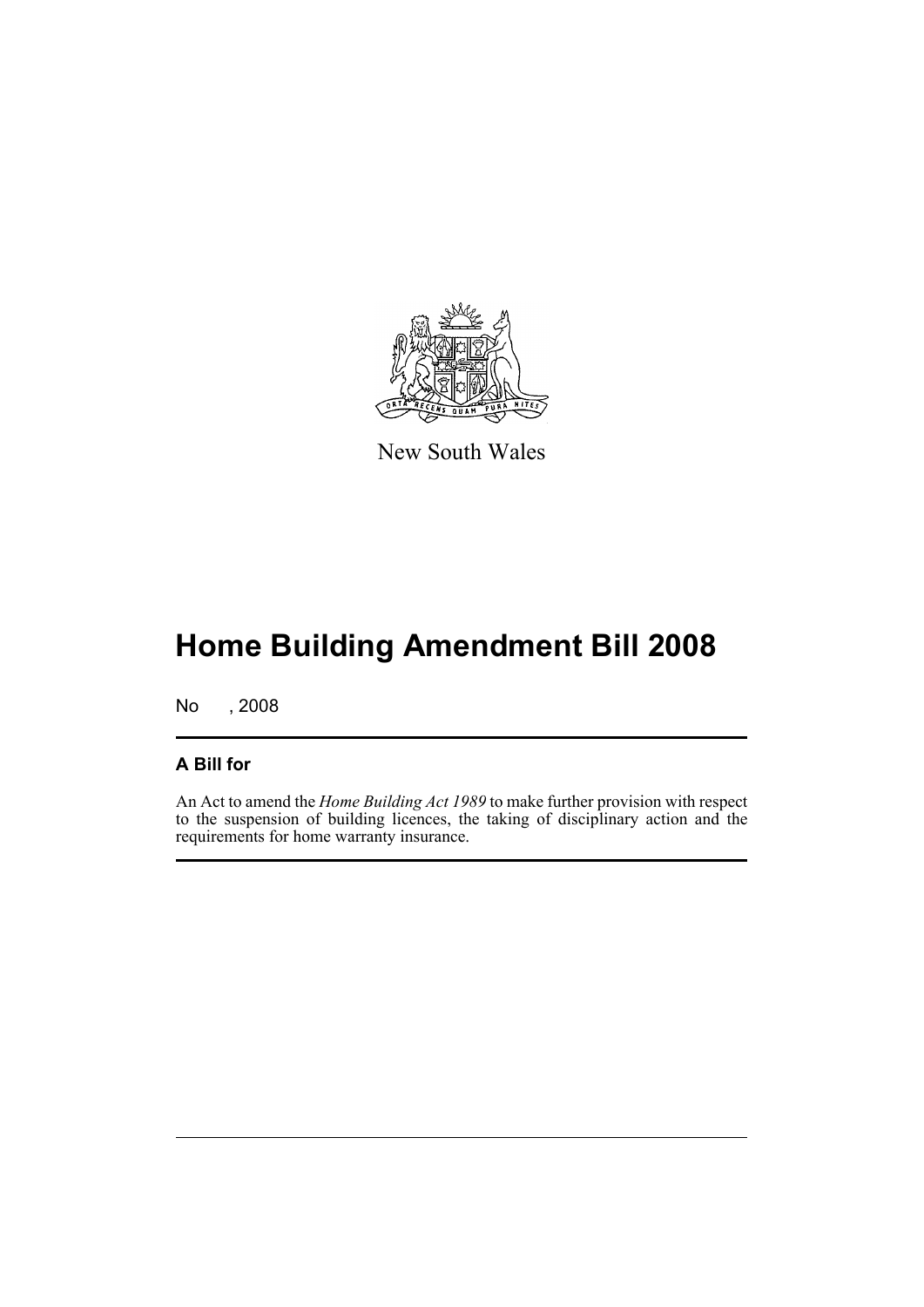<span id="page-7-3"></span><span id="page-7-2"></span><span id="page-7-1"></span><span id="page-7-0"></span>

|              |                                            | The Legislature of New South Wales enacts:                                                                                                                | 1              |
|--------------|--------------------------------------------|-----------------------------------------------------------------------------------------------------------------------------------------------------------|----------------|
| 1            |                                            | Name of Act                                                                                                                                               | $\overline{2}$ |
|              |                                            | This Act is the <i>Home Building Amendment Act 2008</i> .                                                                                                 | 3              |
| $\mathbf{2}$ |                                            | <b>Commencement</b>                                                                                                                                       | $\overline{4}$ |
|              |                                            | This Act commences on 1 April 2009.                                                                                                                       | 5              |
| 3            | Amendment of Home Building Act 1989 No 147 |                                                                                                                                                           |                |
|              |                                            | The <i>Home Building Act 1989</i> is amended as set out in Schedule 1.                                                                                    | 7              |
| 4            | <b>Repeal of Act</b>                       |                                                                                                                                                           |                |
|              | (1)                                        | This Act is repealed on the day following the day on which this Act<br>commences.                                                                         | 9<br>10        |
|              | (2)                                        | The repeal of this Act does not, because of the operation of section 30<br>of the <i>Interpretation Act 1987</i> , affect any amendment made by this Act. | 11<br>12       |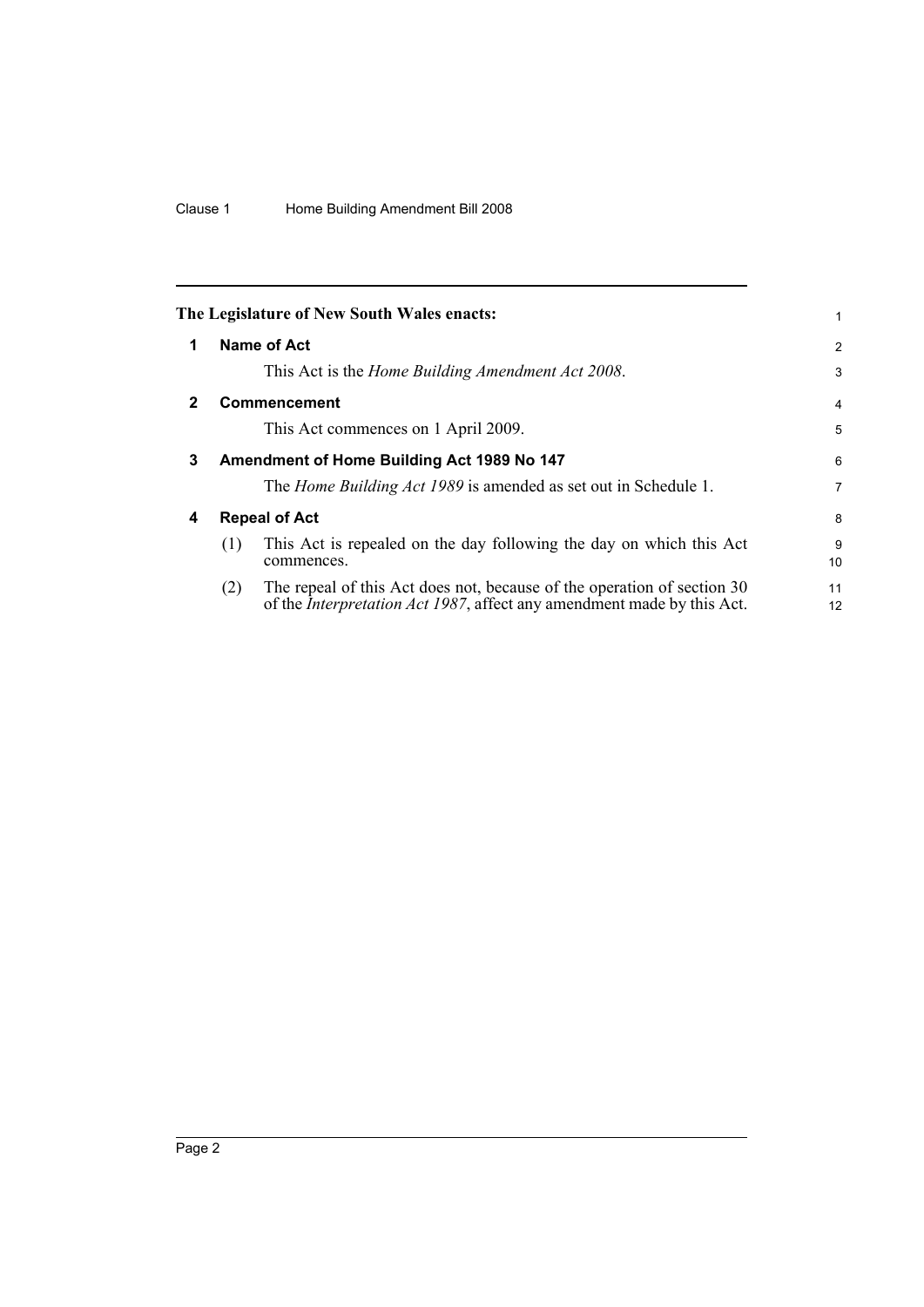Amendments Schedule 1

<span id="page-8-0"></span>

|     | <b>Schedule 1</b>                                                                                                     |     |     | <b>Amendments</b>                                                                                                                                                                                                                                                                                                                                                                        | $\mathbf{1}$                |
|-----|-----------------------------------------------------------------------------------------------------------------------|-----|-----|------------------------------------------------------------------------------------------------------------------------------------------------------------------------------------------------------------------------------------------------------------------------------------------------------------------------------------------------------------------------------------------|-----------------------------|
|     |                                                                                                                       |     |     | (Section 3)                                                                                                                                                                                                                                                                                                                                                                              | 2                           |
| [1] | Section 18E Proceedings for breach of warranties                                                                      |     |     |                                                                                                                                                                                                                                                                                                                                                                                          | 3                           |
|     | Omit section 18E (2). Insert instead:                                                                                 |     |     |                                                                                                                                                                                                                                                                                                                                                                                          | 4                           |
|     | (2)                                                                                                                   |     |     | The fact that a person entitled to the benefit of a statutory<br>warranty specified in paragraph $(a)$ , $(b)$ , $(c)$ , $(e)$ or $(f)$ of section<br>18B has enforced the warranty in relation to a particular<br>deficiency in the work does not prevent the person from<br>enforcing the same warranty for a deficiency of a different kind<br>in the work (the other deficiency) if: | 5<br>6<br>7<br>8<br>9<br>10 |
|     |                                                                                                                       |     | (a) | the other deficiency was in existence when the work to<br>which the warranty relates was completed, and                                                                                                                                                                                                                                                                                  | 11<br>12                    |
|     |                                                                                                                       |     | (b) | the person did not know, and could not reasonably be<br>expected to have known, of the existence of the other<br>deficiency when the warranty was previously enforced,<br>and                                                                                                                                                                                                            | 13<br>14<br>15<br>16        |
|     |                                                                                                                       |     | (c) | the proceedings to enforce the warranty in relation to the<br>other deficiency are brought within the period referred to<br>in subsection $(1)$ .                                                                                                                                                                                                                                        | 17<br>18<br>19              |
| [2] | <b>Section 42A</b>                                                                                                    |     |     |                                                                                                                                                                                                                                                                                                                                                                                          | 20                          |
|     | Insert after section 42:                                                                                              |     |     |                                                                                                                                                                                                                                                                                                                                                                                          | 21                          |
|     | 42A<br>Automatic suspension of licence for failure to comply with order<br>to pay money in relation to building claim |     |     |                                                                                                                                                                                                                                                                                                                                                                                          | 22<br>23                    |
|     |                                                                                                                       | (1) |     | In this section:                                                                                                                                                                                                                                                                                                                                                                         | 24                          |
|     |                                                                                                                       |     |     | <b>building claim</b> has the same meaning as in Part 3A, and includes<br>a claim for the payment of an unspecified sum of money that<br>arises from a supply of building goods or services as referred to<br>in section 48A.                                                                                                                                                            | 25<br>26<br>27<br>28        |
|     |                                                                                                                       |     |     | <i>licence</i> means:                                                                                                                                                                                                                                                                                                                                                                    | 29                          |
|     |                                                                                                                       |     | (a) | a contractor licence (whether or not an endorsed contractor<br>licence), or                                                                                                                                                                                                                                                                                                              | 30<br>31                    |
|     |                                                                                                                       |     | (b) | a building consultancy licence.                                                                                                                                                                                                                                                                                                                                                          | 32                          |
|     |                                                                                                                       | (2) |     | If the holder of a licence fails to comply with an order of a court<br>or the Tribunal to pay an amount of money in respect of a<br>building claim by the due date, the licence is, subject to this<br>section, suspended until such time as the Director-General is<br>satisfied that the order has been complied with.                                                                 | 33<br>34<br>35<br>36<br>37  |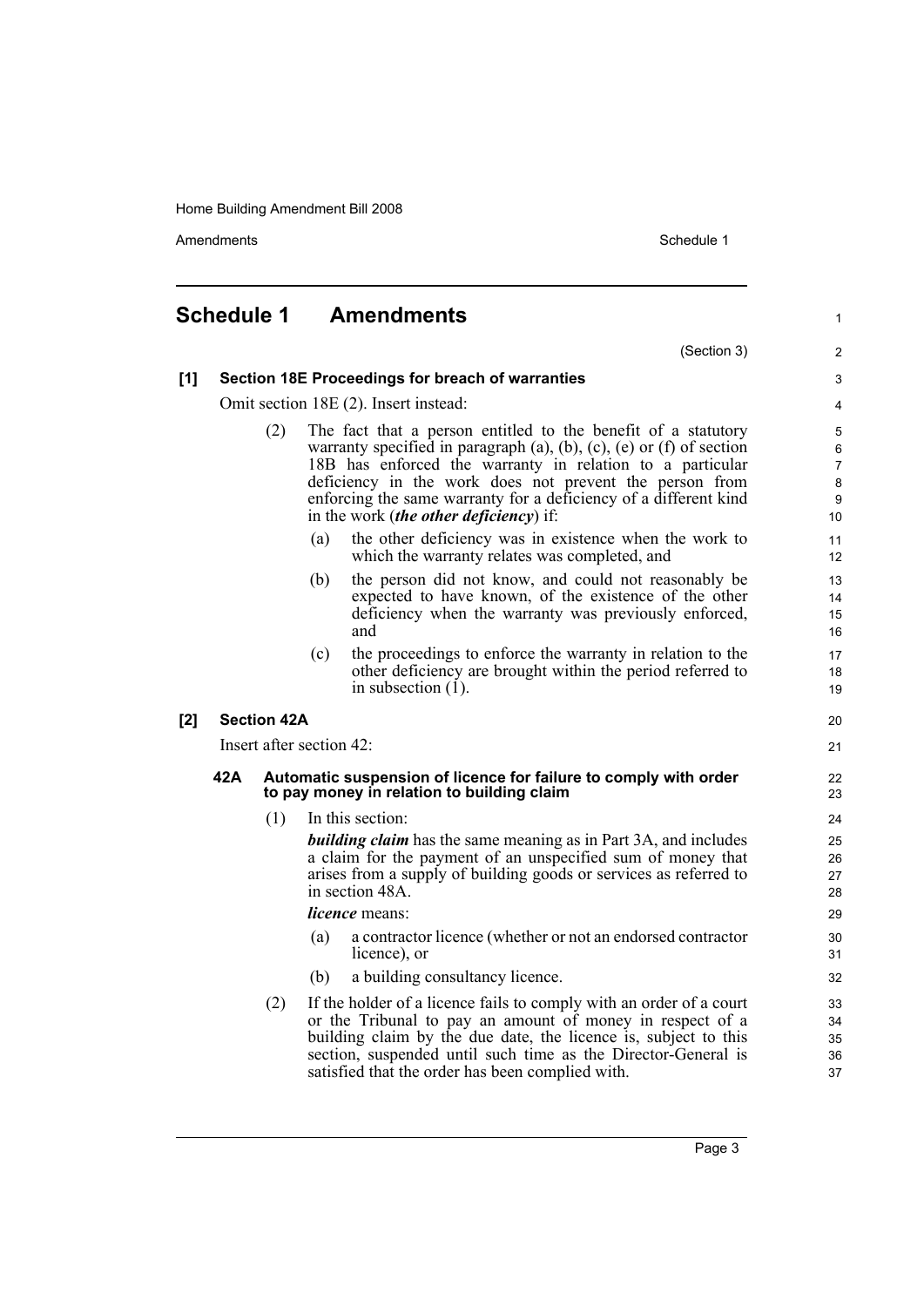Schedule 1 Amendments

| (3) | For the purposes of this section, the <i>due date</i> for payment of an |
|-----|-------------------------------------------------------------------------|
|     | amount of money in respect of a building claim is:                      |

(a) the end of the time limit specified in the order for payment, or

- (b) if no such time limit is specified in the order—the end of the period determined by the Director-General.
- (4) The suspension of the licence takes effect:
	- (a) 28 days after the due date for payment, or
	- (b) if the Director-General is, before the end of that 28-day period, provided with a copy of an order staying the operation of the decision of the court or the Tribunal pending an appeal against the decision—as soon as the decision of the court or the Tribunal is confirmed on appeal.

**Note.** In the case of an order of the Tribunal, section 69 of the *Consumer, Trader and Tenancy Tribunal Act 2001* provides that an appeal against (or an application for a rehearing of) the Tribunal's decision does not automatically affect the operation of the decision. However, an order may be made under that section to stay the operation of the Tribunal's decision.

- (5) The Director-General may, by notice in writing to the holder of a licence, defer the operation of the suspension of the licence under this section for any period up until the date on which the licence is due for renewal.
- (6) A decision by the Director-General to defer, or not to defer, the operation of the suspension of a licence under this section cannot be reviewed by the Administrative Decisions Tribunal in an application for review made under this Act.
- (7) If a licence is suspended by operation of this section, the holder of the licence must, as soon as practicable after the suspension takes effect:
	- (a) return the licence to the Director-General by lodging it at an office of the Office of Fair Trading, Department of Commerce, or
	- (b) if unable to lodge the licence, lodge at an office of the Office of Fair Trading, Department of Commerce a statement signed by the person providing accurate and complete details of why the licence cannot be lodged.

Maximum penalty: 40 penalty units in the case of a corporation and 20 penalty units in any other case.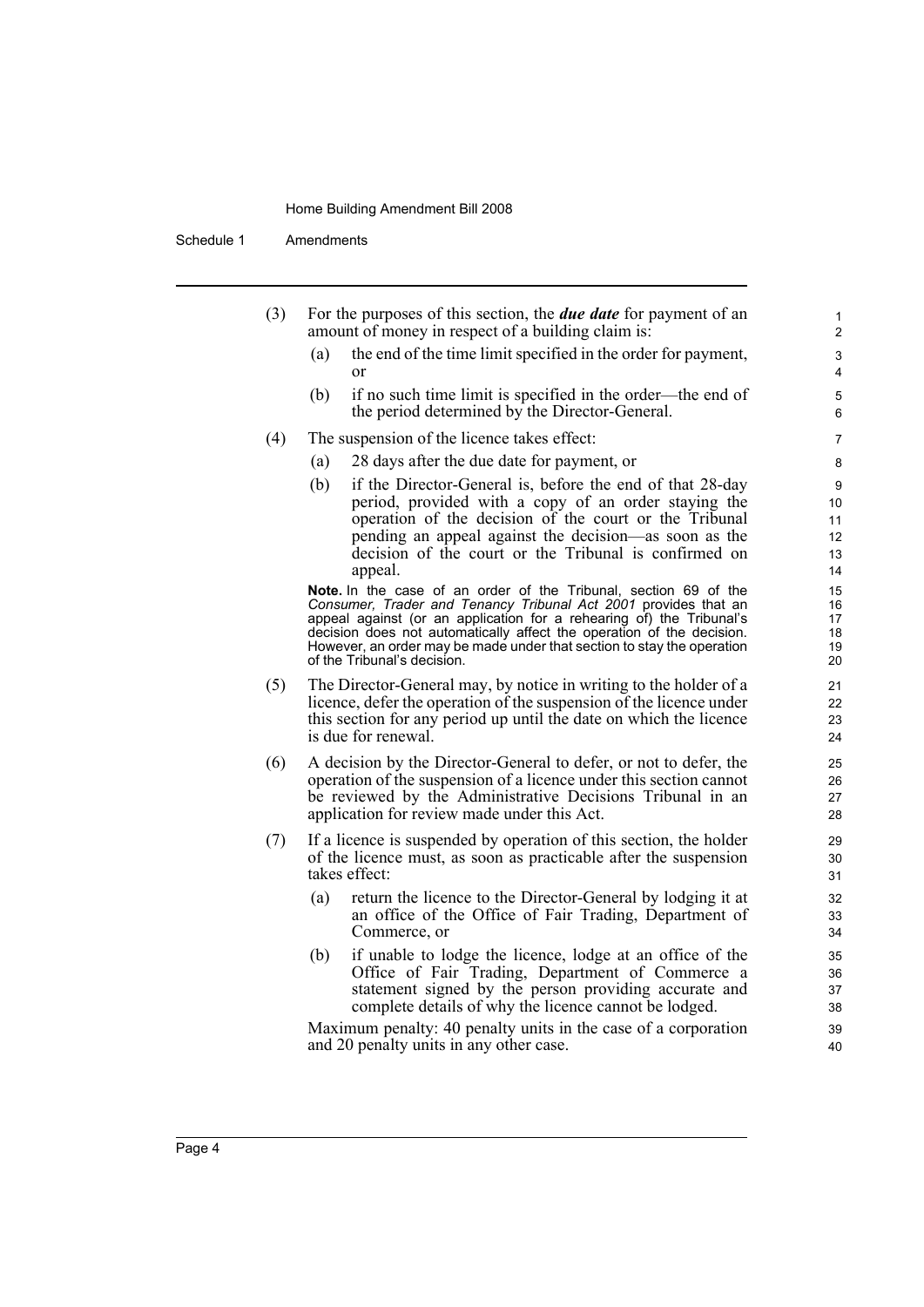Amendments Schedule 1

|     |             | (8)               | This section does not operate to prevent the taking of disciplinary<br>action under Part 4 against a person on the grounds that the<br>person has failed to comply with an order of a court or the<br>Tribunal to pay an amount of money in respect of a building<br>claim.                                     | 1<br>2<br>3<br>$\overline{\mathbf{4}}$<br>5 |
|-----|-------------|-------------------|-----------------------------------------------------------------------------------------------------------------------------------------------------------------------------------------------------------------------------------------------------------------------------------------------------------------|---------------------------------------------|
| [3] |             |                   | Part 3A, Division 6                                                                                                                                                                                                                                                                                             | 6                                           |
|     |             |                   | <b>Insert after Division 5:</b>                                                                                                                                                                                                                                                                                 | $\overline{7}$                              |
|     |             | <b>Division 6</b> | <b>Miscellaneous</b>                                                                                                                                                                                                                                                                                            | 8                                           |
|     | 48V         |                   | Requirement to notify Director-General of court order to pay<br>money in relation to building claim                                                                                                                                                                                                             | 9<br>10                                     |
|     |             | (1)               | If the holder of a licence within the meaning of section 42A is<br>ordered by a court to pay an amount of money in respect of a<br>building claim, the licence holder must, within 7 days after the<br>order is made, notify the Director-General in writing of the<br>following particulars:                   | 11<br>12<br>13<br>14<br>15                  |
|     |             |                   | (a)<br>the amount of money ordered to be paid,                                                                                                                                                                                                                                                                  | 16                                          |
|     |             |                   | the date on which the money is due to be paid if such a date<br>(b)<br>is specified in the order,                                                                                                                                                                                                               | 17<br>18                                    |
|     |             |                   | the name of the person to whom the money is to be paid,<br>(c)                                                                                                                                                                                                                                                  | 19                                          |
|     |             |                   | such other particulars as may be prescribed by the<br>(d)<br>regulations.                                                                                                                                                                                                                                       | 20<br>21                                    |
|     |             |                   | Maximum penalty: 40 penalty units in the case of a corporation<br>and 20 penalty units in any other case.                                                                                                                                                                                                       | 22<br>23                                    |
|     |             | (2)               | Without limiting any requirement to notify under subsection (1),<br>if a court makes an order for the payment of money in respect of<br>a building claim, any party to the proceedings in which the order<br>was made may notify the Director-General of the making of the<br>order and the terms of the order. | 24<br>25<br>26<br>27<br>28                  |
|     |             | (3)               | A reference in this section to a building claim includes a<br>reference to a claim for the payment of an unspecified sum of<br>money that arises from a supply of building goods or services.                                                                                                                   | 29<br>30<br>31                              |
| [4] |             |                   | Section 51 Improper conduct: generally                                                                                                                                                                                                                                                                          | 32                                          |
|     | $(2A)$ (d). |                   | Insert "or with an order of a court in respect of a building claim as referred to<br>in Part 3A" after "the Tribunal" wherever occurring in section 51 (2) (c) and                                                                                                                                              | 33<br>34<br>35                              |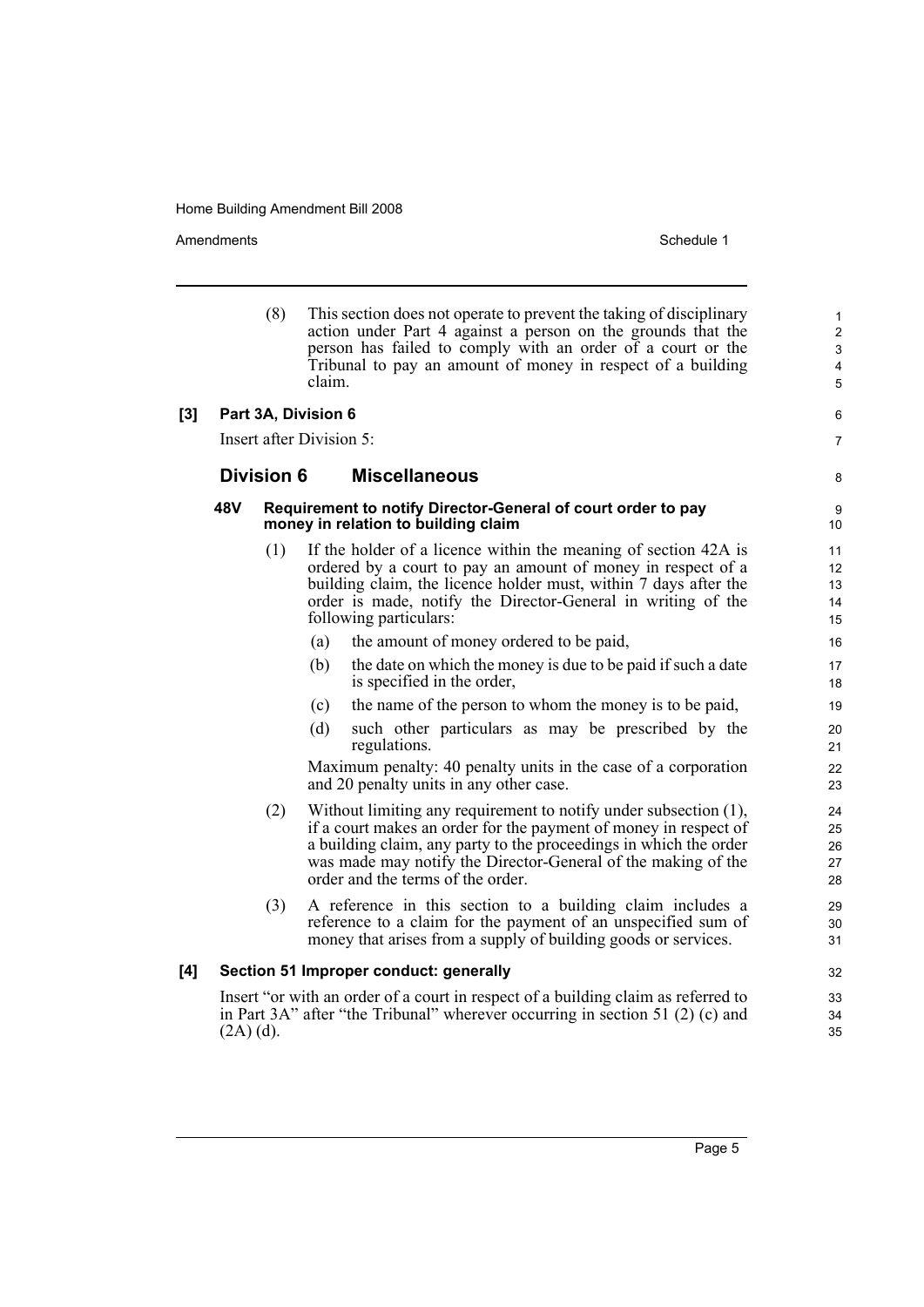Schedule 1 Amendments

### **[5] Section 99 Requirements for insurance for residential building work**

Insert after section 99 (2):

(3) For the purposes of subsection (1), a reference to the insolvency, death or disappearance of a contractor is taken to include a reference to the suspension of the contractor's licence under section 42A. Accordingly, a contract of insurance in relation to residential building work required by section 92 must include provision that enables the person on whose behalf the work is being done and the person's successors in title (*the beneficiary*) to make a claim if the contractor's licence is suspended under section 42A.

- (4) The following provisions apply in relation to any such claim:
	- (a) the insurer is only required to accept liability for the claim if the Tribunal or a court has ordered the contractor to pay the beneficiary an amount of money in respect of a building claim within the meaning of Part 3A and the contractor has failed to comply with the order,
	- (b) if the insurer pays the claim, the insurer is entitled to recover from the contractor, as a debt in a court of competent jurisdiction, the amount paid by the insurer under the claim (including costs associated with processing the claim),
	- (c) if, after the claim has been paid, the contractor complies with the order of the Tribunal or court or completes the residential building work, the insurer is entitled to recover from the beneficiary, as a debt in a court of competent jurisdiction, so much of the amount paid by the insurer under the claim as equals the amount paid to the beneficiary under the order (excluding any such amount paid under the order that does not relate to a matter for which the insurer is liable under the contract of insurance),
	- (d) the insurer is not entitled to recover an amount under paragraph (b) or (c) if the insurer has already recovered an amount under either of those paragraphs in respect of the same claim.

### **[6] Section 120 Register**

Insert after section 120 (3) (e):

(e1) any instance of non-compliance with an order made by a court in respect of a building claim within the meaning of Part 3A,